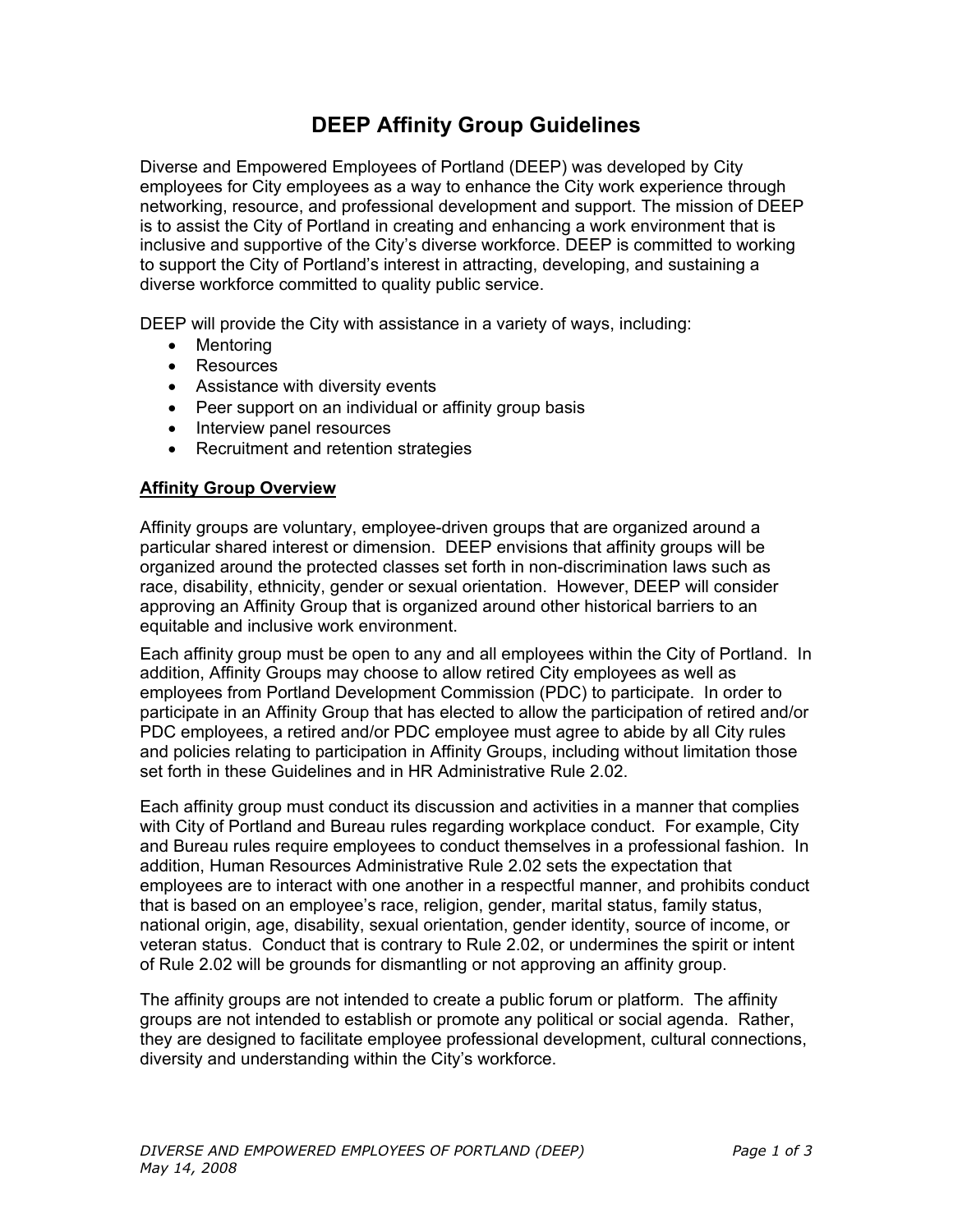State law prohibits public employees from engaging in political activity while on the job during working hours. As a result, an affinity group designed around political activity, including, but not limited to, the topic of political candidacy or political measures (whether for or against) will not be approved. In addition, no affinity group may engage in political activity, including but not limited to seeking to advance a political position or candidate, or to convince other employees to adopt or adhere to a particular political position or viewpoint.

State and federal law prohibits government (such as the City) from the establishment of religion. Governments must pursue a course of neutrality, favoring neither one religion over another nor religion generally to non-religion. As a result, no affinity group may be organized for the purpose of advancing or opposing any religion or religious viewpoint nor may affinity groups engage in religious or worship activity.

 In order to become a recognized affinity group within the City of Portland, each proposed group must submit an application to the DEEP Executive Committee. The Executive Committee approves Affinity Groups for a renewable three-year term, provided the group remains active and within the guidelines.

The Executive Committee retains the right to suspend or terminate its recognition of an affinity group at any time for any reason. Rules and processes relating to affinity groups may be revised at any time.

### **Procedures for starting a new affinity group within the City of Portland**

A completed application (attached), which includes the following information, should be submitted to the Executive Committee of DEEP:

- $\Box$  Names and bureaus of at least five individual members supporting and joining the group
- $\Box$  A mission statement, group policy, and a list of goals
- $\Box$  Two proposed activities of the group
- $\Box$  Names and organizations of two individuals designated as Co-Chairs of the group and other leadership the group might choose
- $\Box$  Recruit and obtain a signature from an Executive Committee Advisor to help guide the development of the group.
- $\Box$  Commitments to have at least one of the co-chairs participate in DEEP's quarterly meetings.
- $\Box$  Present a proposed budget on forms provided.

## **Affinity Group Structure**

Affinity groups need formal roles to ensure that their meetings are structured and efficient. Those roles include the co-chairs, who coordinate the activities of the group; a secretary or recorder, who records the output of meetings such as actions items and recommendations; and a reporter, who serves as a liaison to other affinity groups and the Executive Committee.